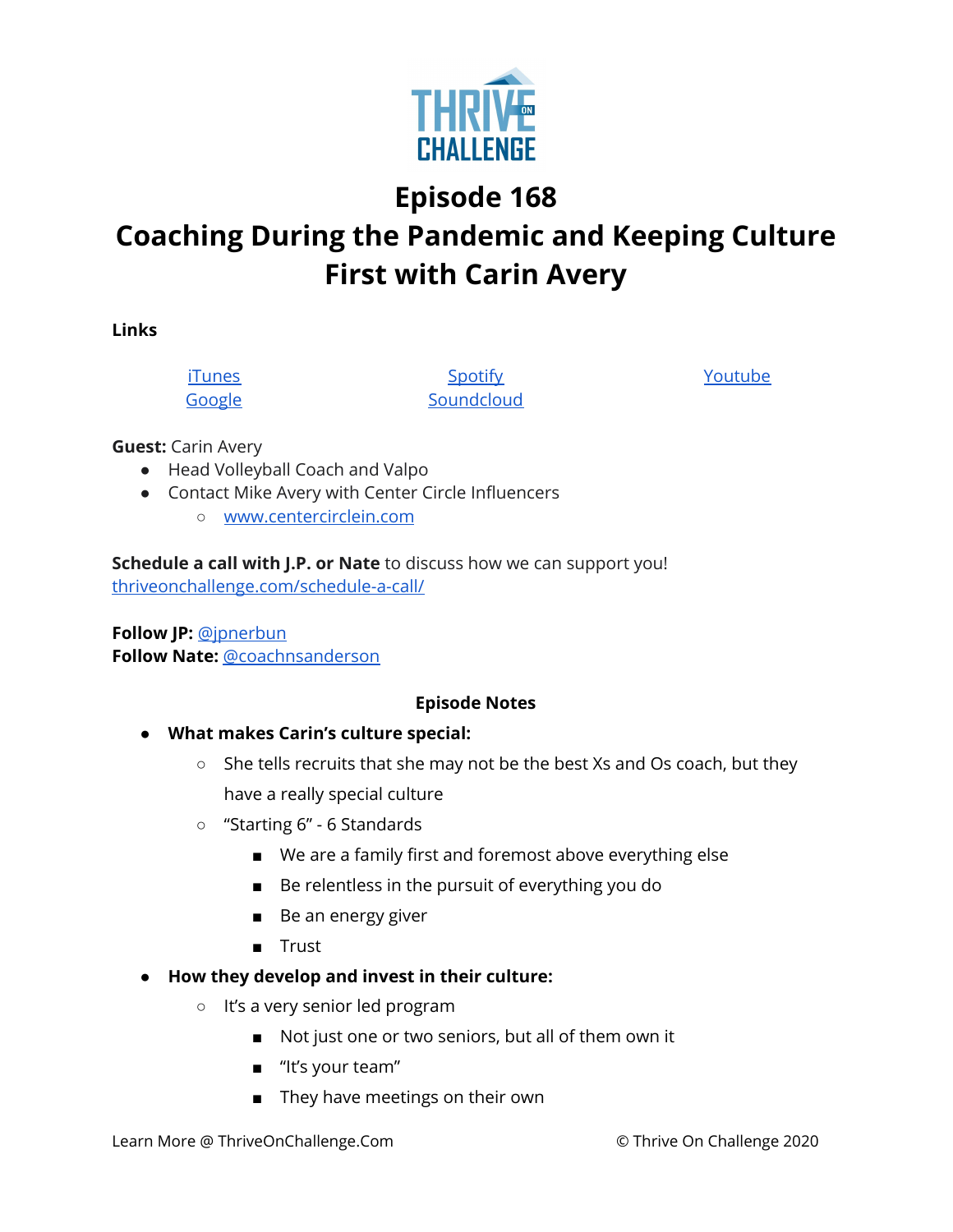

- She tells them she's there to be a leader not a dictator
- Connection is key
	- Texts, calls, individual, and team meetings
- **● How to get seniors to actually run their player led meetings:**
	- Brought her husband, Mike Avery, in to do communication training with the seniors
	- Increased trust and communication within the team
	- Every player felt like they had a voice and would use it
- **● How to handle difficult situations and still build trust:**
	- They talk about embracing your role from the beginning
	- If you can really build a family-first culture, they celebrate each other when things go well
	- She is really honest up front about why they are not playing
	- "Will our relationship be based on whether you play or note?"
		- "I will invest just as much into you as I do into the starting 6"

## **● Not compromising during the recruiting process:**

- One bad apple can truly throw everything off
- There are a lot of fish in the sea, she's not going to take one that could be a detriment to their family
- After watching a player twice, she knows whether a kid will be a fit
- **● Carin's 2016 strategic change:**
	- She's always been a bit unconventional in her recruiting of personnel
	- Her team was plagued by injuries that season
	- The setting is like the PG or QB in volleyball
		- They lost both of their setters
	- Took their back row player, let them dig and everyone become a setter
		- The team bought into it and it worked!
	- The true mark of great coaches and programs is to be innovative
		- It's fun to think outside of the box